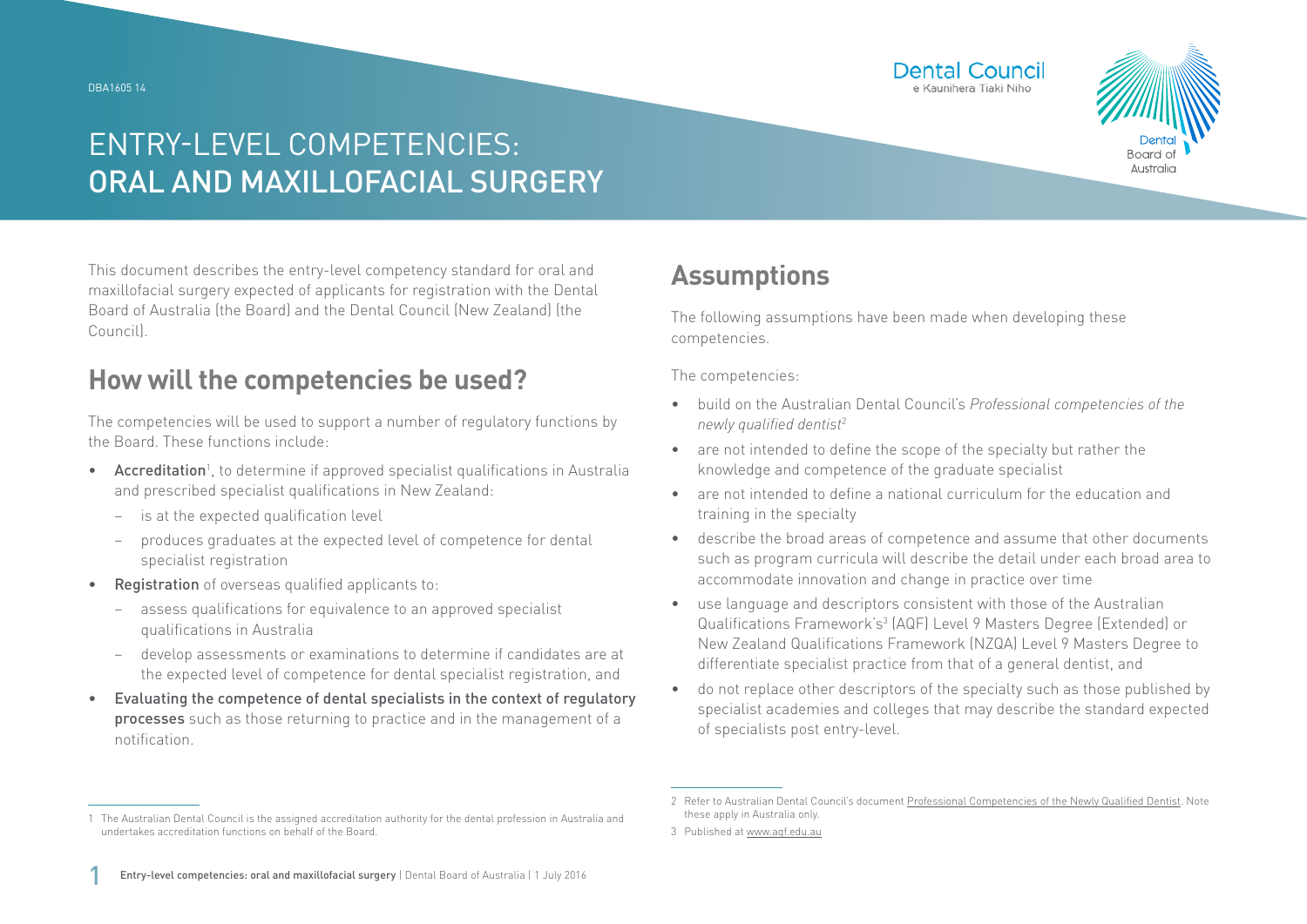### **How to read the competencies**

The competencies should be read:

- with an understanding of how they are to be used, and
- in the context of how they are relevant to the particular specialty this will mean that competencies generic to all specialties may be demonstrated differently in each specialty.

© AUSTRALIAN HEALTH PRACTITIONER REGULATION AGENCY and DENTAL BOARD OF AUSTRALIA, 2016

This publication may be copied, transmitted and distributed for educational or research purposes

### **Definition**

#### **Australia**

Dental Board of Australia *List of approved specialties*<sup>4</sup> .

Oral and Maxillofacial Surgery is defined as:

4 Published at [www.dentalboard.gov.au/Registration-Standards](http://www.dentalboard.gov.au/Registration-Standards.aspx)

*The part of surgery that deals with the diagnosis and surgical and adjunctive treatment of diseases, injuries and defects of human jaws and associated structures.*

#### **New Zealand**

The *Health Practitioners Competence Assurance Act* (the Act) describes a scope of practice as the health service that a practitioner registered in that scope of practice is permitted to perform, subject to any conditions for the time being imposed by the responsible authority.

The Council publishes a scope of practice as a Notice in the New Zealand Gazette under section 11 of the Act.

The scope of practice for Oral and Maxillofacial Surgery $^5$  is described as:

*Oral and maxillofacial surgery specialists practise in that part of surgery which deals with the diagnosis, surgical and adjunctive treatment of diseases, injuries and defects of the human jaws and associated structures.*

*Specialist oral and maxillofacial surgery is undertaken by a dental practitioner who possesses additional postgraduate qualifications, training and experience recognised by the Council as appropriate for registration.*

<sup>5</sup> Published at [www.dcnz.org.nz/i-practise-in-new-zealand/dentists-and-dental-specialists/scopes-of-practice](http://www.dcnz.org.nz/i-practise-in-new-zealand/dentists-and-dental-specialists/scopes-of-practice)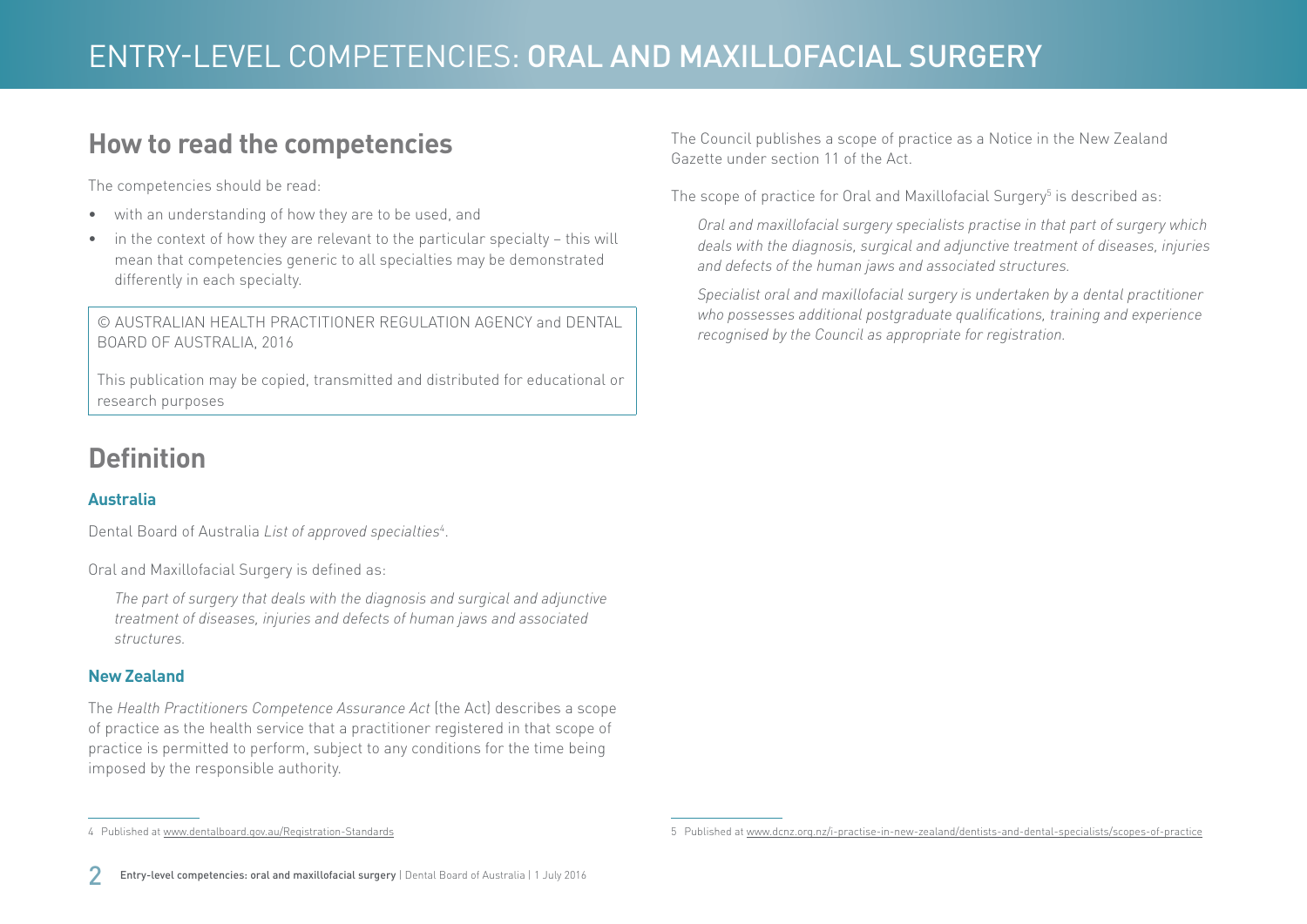| <b>Domain</b>                                                                                                                                                                                                                     | <b>Competencies</b>                                                                                                                                                                                                                                                                                                                                                                                                                                                                                                                                                                                                                                                                                                                                                                                                                                                                                                                                                                                                                                                                                                                                                                                                                                                                                |
|-----------------------------------------------------------------------------------------------------------------------------------------------------------------------------------------------------------------------------------|----------------------------------------------------------------------------------------------------------------------------------------------------------------------------------------------------------------------------------------------------------------------------------------------------------------------------------------------------------------------------------------------------------------------------------------------------------------------------------------------------------------------------------------------------------------------------------------------------------------------------------------------------------------------------------------------------------------------------------------------------------------------------------------------------------------------------------------------------------------------------------------------------------------------------------------------------------------------------------------------------------------------------------------------------------------------------------------------------------------------------------------------------------------------------------------------------------------------------------------------------------------------------------------------------|
| 1. Professionalism                                                                                                                                                                                                                | Generic                                                                                                                                                                                                                                                                                                                                                                                                                                                                                                                                                                                                                                                                                                                                                                                                                                                                                                                                                                                                                                                                                                                                                                                                                                                                                            |
| On graduation a dental specialist<br>will have the knowledge and<br>skills to demonstrate autonomy,<br>expert judgement, adaptability<br>and responsibility as a<br>practitioner and show leadership<br>in the dental profession. | A graduate specialist is expected to be competent in the following, as relevant to the specialty:<br>recognising the personal limitations and scope of the specialty and knowing when to refer or seek advice appropriately<br>practising with personal and professional integrity, honesty and trustworthiness<br>b.<br>providing patient-centred care, including selecting and prioritising treatment options that are compassionate and respectful of patients' best<br>interests, dignity and choices and which seek to improve community oral health<br>understanding and applying the moral, cultural, ethical principles and legal responsibilities involved in the provision of specialist dental care<br>d.<br>to individual patients, to communities and populations<br>displaying appropriate professional behaviour and communication towards all members of the dental team and referring health practitioner/s<br>е.<br>understanding and applying legislation including that related to record-keeping<br>demonstrating specialist professional growth and development through research and learning<br>q.<br>supporting the professional development and education for all members of the dental and/or health community, and<br>h.<br>demonstrating leadership in the profession. |
| <b>2. Communication and social</b><br>skills<br>On graduation a dental specialist<br>will be able to interpret and<br>transmit knowledge, skills and<br>ideas to dental and non-dental<br>audiences.                              | Generic<br>A graduate specialist is expected to be competent in the following, as relevant to the specialty:<br>identifying and understanding a patient's, or their parent's, guardian's or carer's expectations, desires and attitudes when planning and<br>a.<br>delivering specialist treatment<br>communicating effectively with patients, their families, relatives and carers in a manner that takes into account factors such as their age,<br>intellectual development, social and cultural background<br>use of technological and telecommunication aids in planning and delivering specialist treatment<br>C.<br>communicating effectively in all forms of health and legal reporting, and<br>d.<br>interpreting and communicating knowledge, skills and ideas.<br>е.                                                                                                                                                                                                                                                                                                                                                                                                                                                                                                                    |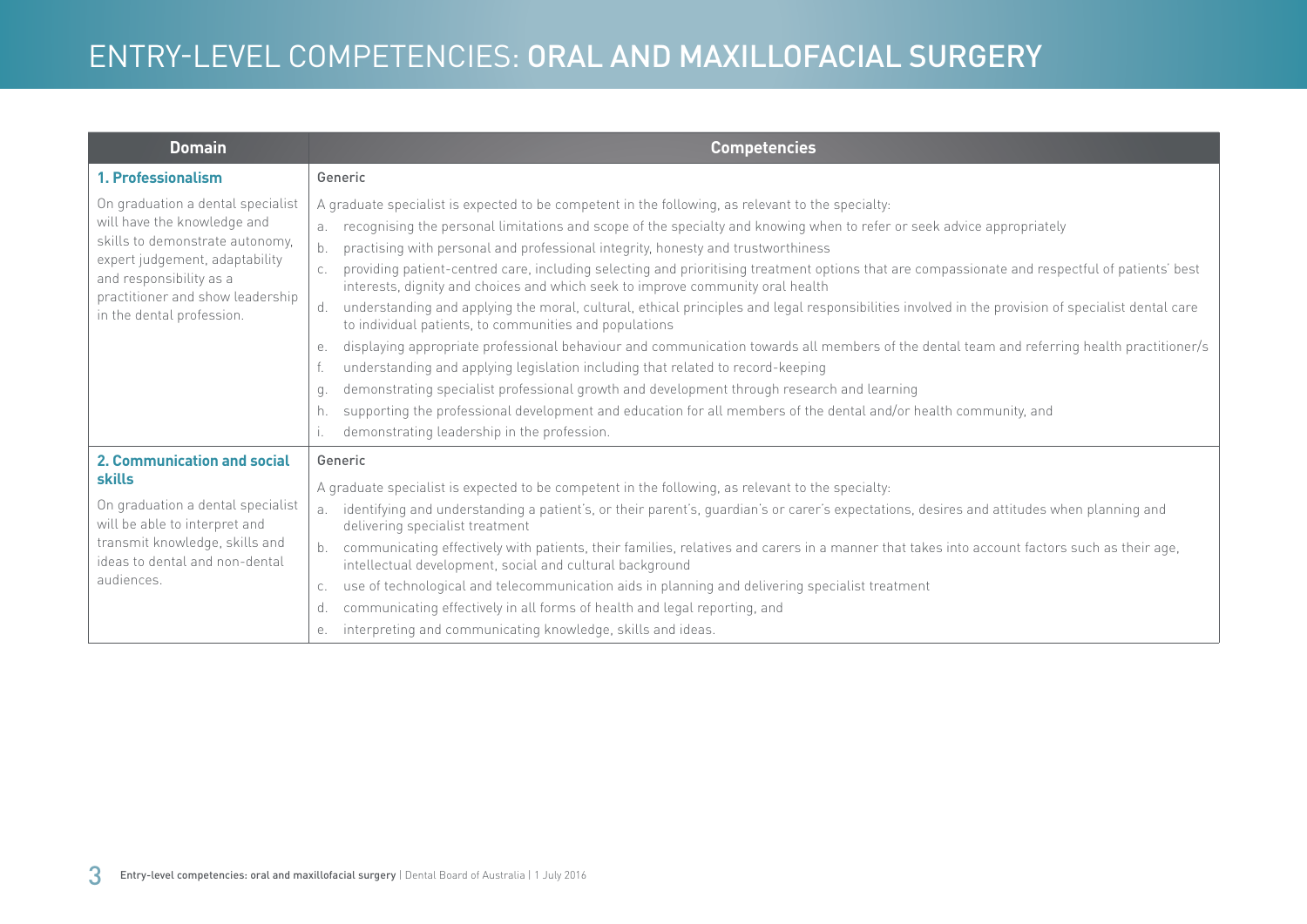| <b>Domain</b>                                                                                                                                                                                                                                                                                                                                                                  | <b>Competencies</b>                                                                                                                                                                                                                                                                                                                                                                                                                                                                                                                                                                                                                                                                                                                                                                                                                                                                                                                                                                                                                                                                                                                                                                                                                                                                                                                                                               |
|--------------------------------------------------------------------------------------------------------------------------------------------------------------------------------------------------------------------------------------------------------------------------------------------------------------------------------------------------------------------------------|-----------------------------------------------------------------------------------------------------------------------------------------------------------------------------------------------------------------------------------------------------------------------------------------------------------------------------------------------------------------------------------------------------------------------------------------------------------------------------------------------------------------------------------------------------------------------------------------------------------------------------------------------------------------------------------------------------------------------------------------------------------------------------------------------------------------------------------------------------------------------------------------------------------------------------------------------------------------------------------------------------------------------------------------------------------------------------------------------------------------------------------------------------------------------------------------------------------------------------------------------------------------------------------------------------------------------------------------------------------------------------------|
| 3. Critical thinking                                                                                                                                                                                                                                                                                                                                                           | Generic                                                                                                                                                                                                                                                                                                                                                                                                                                                                                                                                                                                                                                                                                                                                                                                                                                                                                                                                                                                                                                                                                                                                                                                                                                                                                                                                                                           |
| On graduation a dental specialist<br>will have the expert, specialised<br>cognitive and technical skills in a<br>body of knowledge or practice to<br>independently analyse critically,<br>reflect on and synthesise<br>complex information, problems,<br>concepts and theories and<br>research and apply established<br>theories to a body of knowledge<br>or practice.        | A graduate specialist is expected to be competent in the following, as relevant to the specialty:<br>critically evaluating scientific research and literature, products and techniques to inform evidence-based specialist practice, and<br>a.<br>synthesising complex information, problems, concepts and theories.<br>b.                                                                                                                                                                                                                                                                                                                                                                                                                                                                                                                                                                                                                                                                                                                                                                                                                                                                                                                                                                                                                                                        |
| <b>4. Scientific and clinical</b><br>knowledge<br>On graduation a dental specialist<br>will have a body of knowledge<br>that includes the extended<br>understanding of recent<br>developments in a discipline<br>and its professional practice, as<br>well as knowledge of research<br>principles and methods<br>applicable to the specialty and<br>its professional practice. | Generic<br>A graduate specialist is expected to be competent in the following areas of knowledge, as relevant to the specialty:<br>historical and contemporary literature<br>a.<br>the scientific basis of dentistry including the relevant biological, medical and psychosocial sciences<br>b.<br>development, anatomy, physiology and pathology of hard and soft tissues of the head and neck<br>C.<br>the range of investigative, technical and clinical procedures, and<br>d.<br>management and treatment planning with multidisciplinary engagement for complex cases, including compromised patients.<br>е.<br>Specific<br>A graduate specialist is expected to be competent in the following areas of knowledge, as relevant to the specialty:<br>general medical assessment and peri-operative management of the surgical patient<br>a.<br>conditions, deformities and reconstructive procedures in the oral and maxillofacial region<br>b.<br>manifestations of systematic disease, infections and pathologies of the oral and maxillofacial region<br>C.<br>oral and maxillofacial oncology<br>d.<br>disorders of the temporomandibular joint, masticatory apparatus and orofacial pain<br>е.<br>recognition of disorders and differentiate those amenable to operative and non-operative treatment<br>f.<br>the principles and management of the trauma patient,<br>q. |
|                                                                                                                                                                                                                                                                                                                                                                                | the appropriate use of sedation and anaesthetic techniques, and<br>h.<br>the principles and application of pharmacology.<br>i.                                                                                                                                                                                                                                                                                                                                                                                                                                                                                                                                                                                                                                                                                                                                                                                                                                                                                                                                                                                                                                                                                                                                                                                                                                                    |